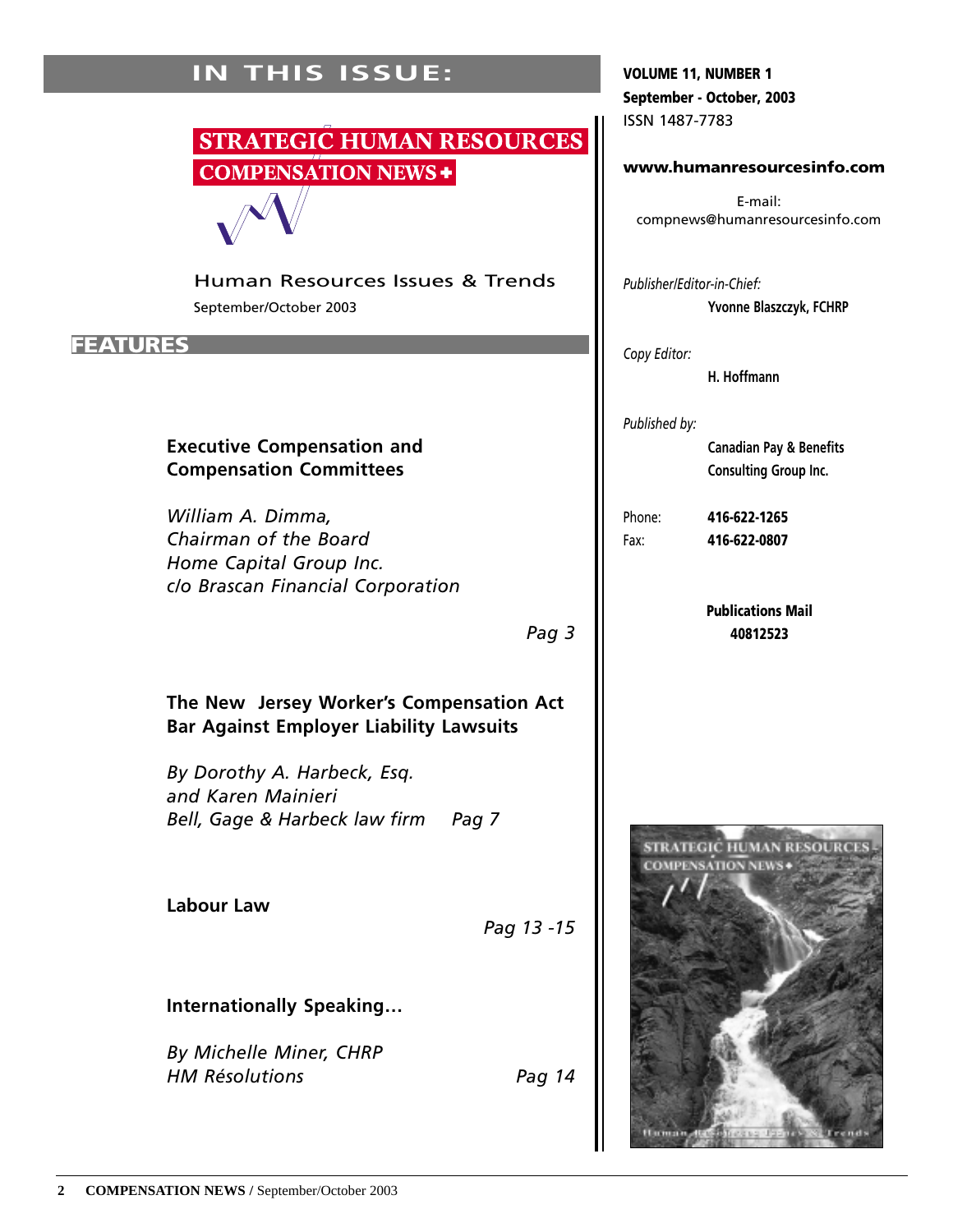# **Executive Compensation and Compensation Committees**

Let me begin with a few<br>philosophic comments to set<br>the stage for a number of philosophic comments to set suggestions for improving the relationship between executive compensation and corporate outcomes, measured by such standard measures as NET PROFIT, ROE, ROI, and SHARE PRICE PERFORMANCE, and by newer measures like EVA.

## **WILLIAM A. DIMMA**

*Neither the CEO nor any other member of management should be a member but attends, when appropriate, at the request of the committee chair.*

I should like to make it clear at the outset that there's nothing wrong

with substantial levels of executive compensation if – and it's a critical if – shareholders are wellserved. Few begrudge Jack Welch what he earned on his watch, because he created many billions of dollars of shareholder value.

Perhaps he would have been wise to turn down some of the post-retirement perks that were disclosed only because of his marital split-up. But that's as much a problem of perception as of anything else.

No, the biggest problem with executive compensation is unwarranted and excessive payouts, most commonly via options, for mediocre and even unsatisfactory results. A related problem is executives taking shortterm actions, motivated by huge option grants and greed, that pump the share price in the near-term, based all too often on unrealistic expectations. Such actions are frequently not in the corporation's longer-term interests.

And, of course, eventually it's payback time and the company falters badly or even flames out. But by a majestic display of exquisite timing, the CEO and some of his key subordinates have often, by then, cashed in and moved on.

So what's the answer? As a start, we know that

arbitrary measures, like wage and price controls, as experimented with in both the U.S. and Canada in the mid-'70s, are entirely dysfunctional.

In the very short-run, they can provide a salutary form of shock therapy to help dig an economy out from under unacceptably high and rising levels of inflation, hardly an issue in recent times. But their market-distorting effect, if leFt in place For long, is seriously negative.

And as a remedy for executive compensation, we need a scalpel, not a sledgehammer.

It's clear, even obvious, that, if we believe in free – genuinely free – markets (and that's what a freeenterprise system is or should be all about), we must do everything within our power as a society and as informed members of that society to ensure that all markets are fair and open, not rigged or otherwise compromised.

This certainly includes the market for compensating senior executives, a market where failure both to act fairly and to be perceived among various publics as fair can have serious consequences for the economy and indeed for our economic system.

If a real and fair market concludes that the CEO of a large profitable corporation is worth many million dollars a year, so be it. But much of the explanation for unprecedently large paycheques (granted, more common in the larger, wilder U.S. economy than here) is that the market is seriously flawed.

the assumption by a few high–flying CEOs, especially in the glory days of the nineties, that they deserve to be compensated at the same level as movie and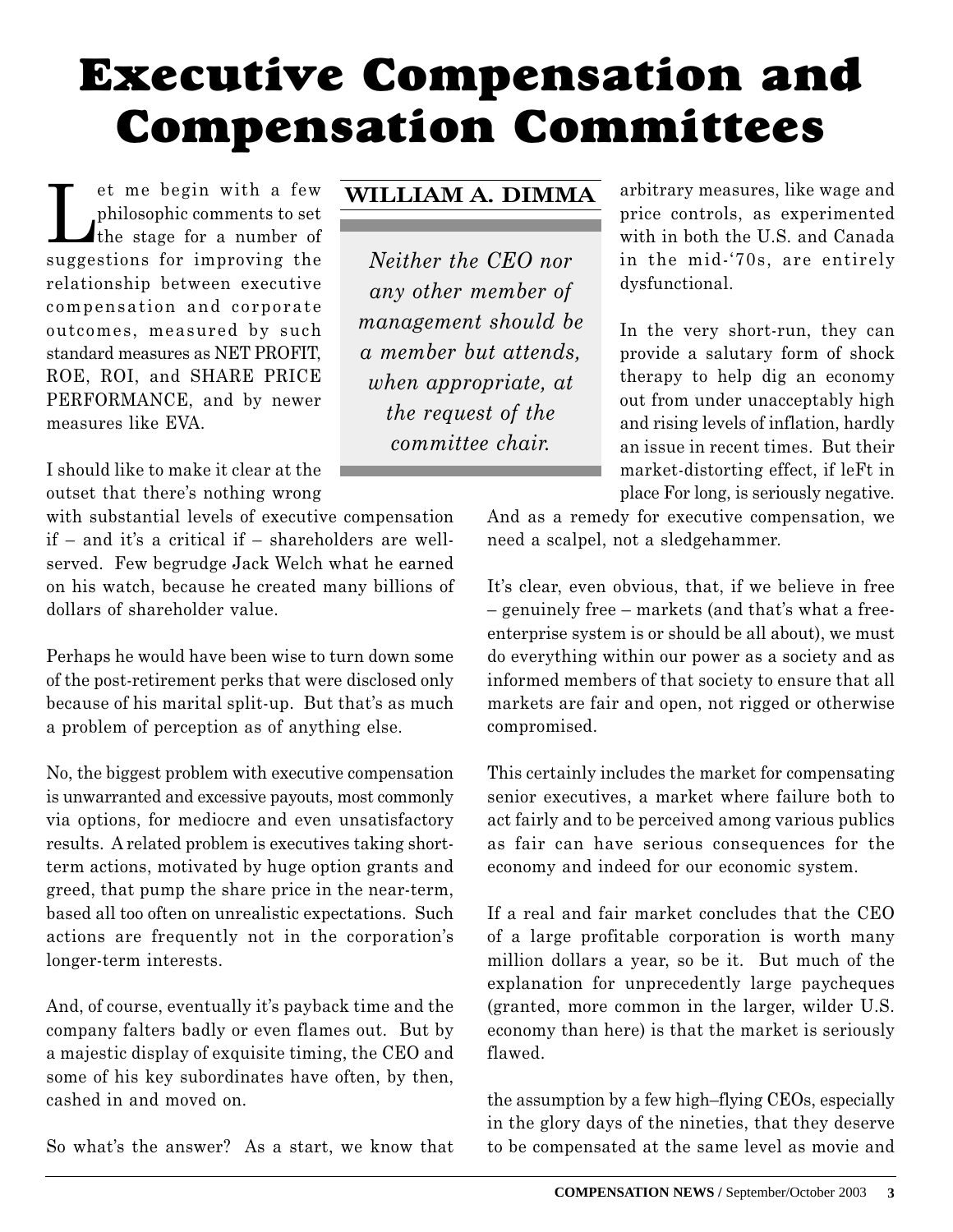rock stars oR world-class professional athletes, rests on some highly dubious assumptions.

The first such assumption – that compensation should be based on the relative importance of the task – is entirely rational but ignores some presentday home truths.

Prime ministers and country presidents are paid much less than warranted by the size and importance of the job, in relation to celebrities in mass entertainment, including, of course, professional sport. And running a company is much closer to running a country than it is to running a touchdown, mumbling undecipherable but obscene lyrics to teenagers, or destroying everything and everybody in sight for the benefit of millions glued to screens, large or small.

In an increasingly pleasure-seeking, hedonistic, even decadent world, entertainment is where it's at. And, for better or worse, it is and will continue to be a much higher-paying field than government, business, and the professions.

A few CEOs, principally in the U.S., have concluded, not entirely without reason, that the key to higher compensation is celebrity status. This reached its zenith in the heady '90s when the bull ran wild and the bear hibernated.

This raises an interesting question. If celebrity commands big bucks - and it does -, is celebrity an essential part of a CEO's job description? Maybe I'm old-fashioned but, to me, the answer is an unequivocal no. We had more than our share of celebrity CEOs in the '90s and you all know where that took us and what it got us.

Put that aside for the moment and focus on comparative performance. Michael Jordan or Barry Bonds or name your own athletic icon earns enormous sums because he does extraordinary things as an individual star. And this makes him a celebrity in a celebrity- obsessed world. And that has a huge cash-in value.

To extend this reasoning to CEOs is specious and

misleading. An important part of why a large, wellestablished company is successful is its legacy. This is reflected in trademarks, patents, brand recognition, and specialized know-how in, say, manufacturing or marketing, accumulated over many decades and often building on the vision, drive and sagacity of some long-dead founder.

Why should a CEO who may have been brought in from the outside only three Years ago and supported by an enormous legacy (think of the value of Cocacola as a brand) get a free ride? Any comparison with Russell Crowe or Madonna or Sting is out to lunch. These icons earn what they earn, based on who they are which is based in turn on what they do as consummate individual performers appealing to an enormous paying audience.

But back to the crucial question of whether the market for senior executive compensation is fair and open or rigged. I start from what clearly should be but not always is the assumption that the shareholder comes first. With celebrity CEOs, this self-evident truth is often lost in a miasma of quasi-delusional self-importance, board cronyism, and sycophantic compensation consultants who know what pleases those who pay their bills.

And then there are compensation surveys that reflect all of the above and are used with breathtaking audacity to accomplish the mind-boggling feat of bootstrapping 75% of any large sample into the top 25% of compensation levels. Of course, the impossible is made temporarily possible only by rapidly expanding compensation for all and sundry. And performance is too often lost in the shuffle.

As a final comment before turning to specific measures to address this issue of compensation inflation above and beyond that merited by performance, let me cite one recent example of executive compensation run amok. As has been reported widely, Richard Grasso, the recently deposed Chief Executive of the New York Stock Exchange, in addition to having received a handsome salary and annual bonus, will receive 139.5 million dollars in deferred retirement benefits, having decided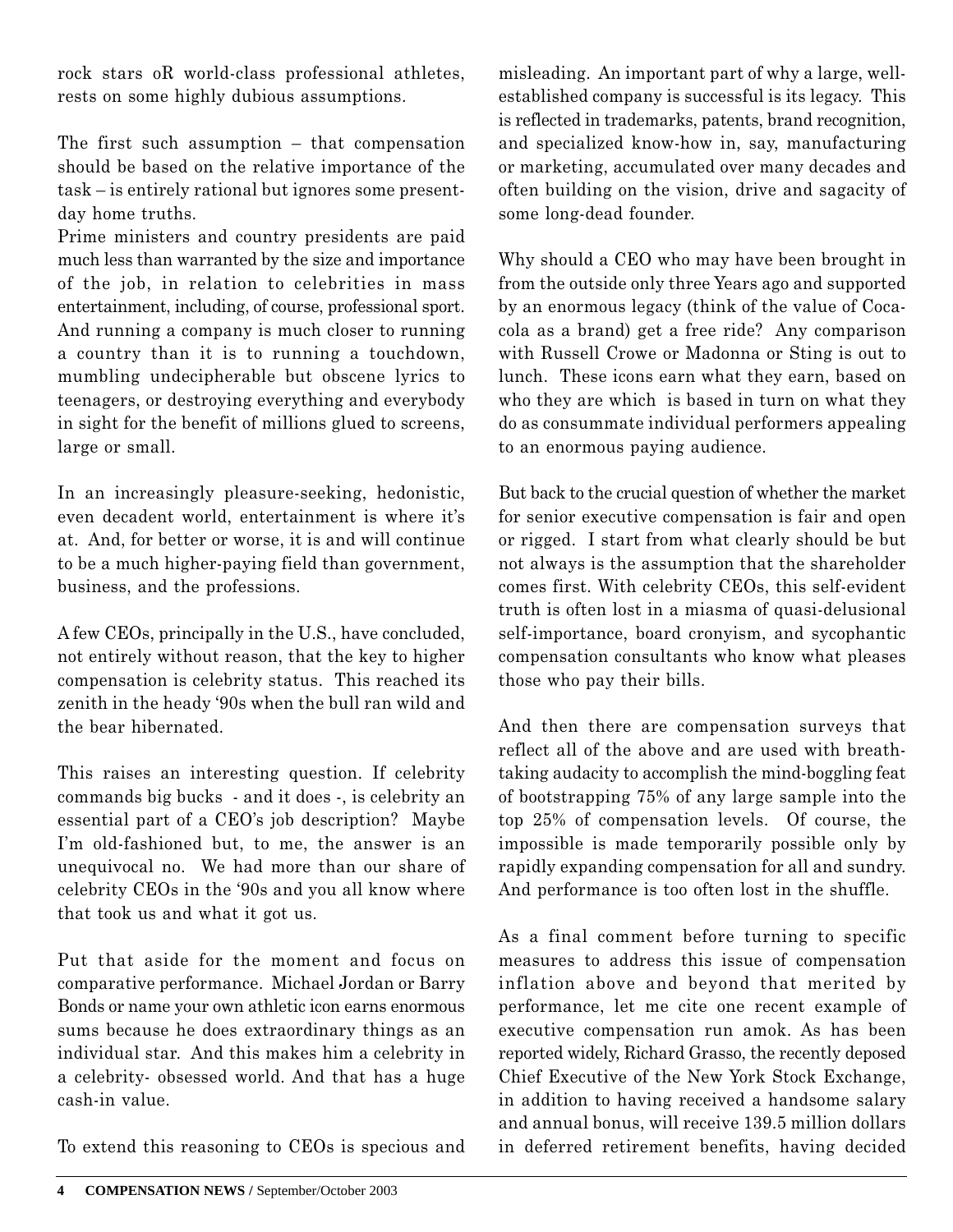earlier and, I think , judiciously to return a further \$48 million to his employer. His net take works out to more than three years of the NYSE'S net profit.

It's this sort of thing that gives capitalism a bad name and increases the pressure to take draconian measures that are much better avoided. But if boards don't step up to the plate and say no vigorously and more often, the pressure to adopt such measures will only increase.

So much for philosophy. Turn with me now to the more serious and sober task of what boards ought to do about absurd levels of executive compensation unsupported by corporate performance. Institutional and other shareholders also have a key role to play but Claude Lamoureux is the best person to discuss that.

With respect to corporate governance process, I have six suggestions for strengthening that crucial link between corporate performance and executive compensation. No one of them is original but, collectively, they go a long way towards creating conditions under which responsible compensation policies are likely to be established and maintained.

I should note here that what follows is most applicable to widely-held companies, less applicable on some, though not all, points to companies with a control block, and more or less irrelevant to private companies.

First, the members of the compensation committee should each be fully independent. Neither the CEO nor any other member of management should be a member but attends, when appropriate, at the request of the committee chair.

Second, the definition of independence extends to the exclusion of directors who are former company officers as well as officers of other companies where the CEO or other senior officers of this company is a director. That is, at least for compensation committees, the principle of interlocking directorships is renounced.

Incidentally, it's instructive to note that Mr. Grasso

sits on the board of home depot whose co-founder and lead director, Kenneth Langone, chairs the compensation committee of the NYSE.

Third, the committee chair should have a deep, extensive knowledge of compensation issues. Compensation has become a complex and, at times, Byzantine discipline. At least one member of the committee, normally the chair, should be proficient in this discipline.

Just as audit committees should be comprised of directors who are all financially literate and where at least one possesses financial expertise, so too should compensation committees be comprised of directors who are all on easy terms and familiar with compensation principles and practices. And at least one possesses compensation expertise.

In Sarbanes-Oxley, the required level of accounting and financial expertise is not defined narrowly or specifically but the bar is set fairly high for all members and quite high for at least one. I suggest that some roughly similar guidelines should be developed for compensation committees.

Fourth, the compensation Committee should meet frequently: at least four times a year and sometimes more often. Its role is far more proactive than the perfunctory one of approving annual changes to the CEO's compensation package, after a discreet onepager, often prepared by the head of HR, is distributed quietly at the beginning of a once-a-year meeting.

Or perhaps the CEO recommends changes to the compensation of his direct reports with supporting commentary that provides broad hints to the committee about their doing the right thing about his own package, before he slips out into an anteroom.

Fifth, and this follows from the previous point, the committee is definitely not a rubber stamp for management. It initiates as well as reacts. It insists on discussing, refining, and using principles of compensation that help to ensure that pay and performance are as closely linked as is humanly possible in an often unpredictable and volatile world.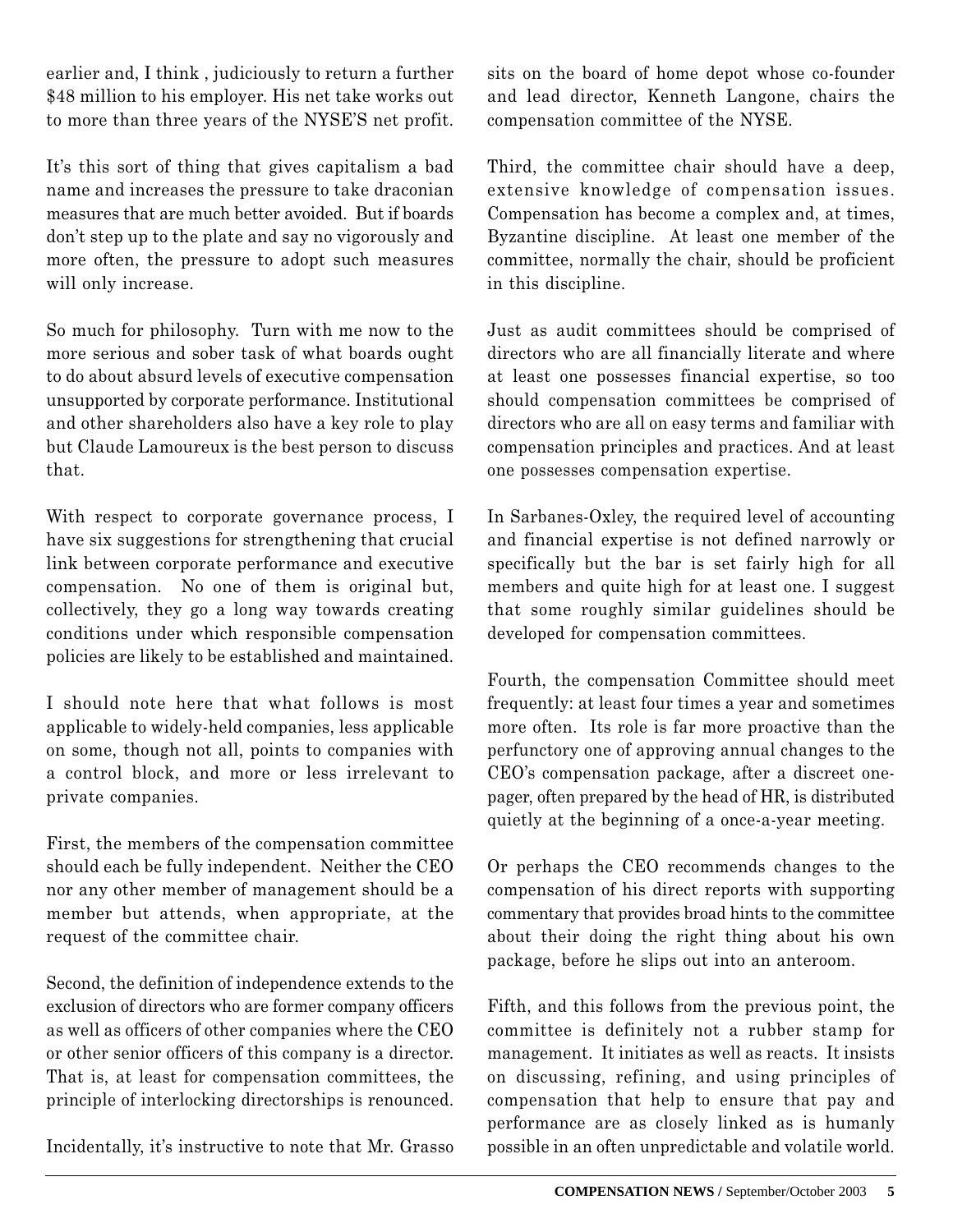Sixth and finally, the compensation committee hires and fires, if and when necessary, any compensation consultant, whether used for executive-level work or any other compensation-related assignments. The analogy to the evolving new relationship between audit committees and external auditors is obvious.

An alternative that has been broached is for management to hire one consultant and for the board, via its compensation committee, to hire a different and unrelated one. This is inefficient and can lead, as some U.S. experience has demonstrated, to divisive and unprofitable turf wars.

So much for the process. On substance, the only area that I'd like to address briefly is stock options. This topic has been worked over rather thoroughly in the recent past so allow me merely to state a few principles that will help to ensure that options are used responsibly.

As a parenthetical aside, I have come around to the view that stock options for directors are, on the whole, a bad idea. I have been persuaded that this aligns the board and management too closely and increases the pressure to make short-run, opportunistic decisions that are not in the best longer-run interests of the enterprise.

With respect to options for management, I remain of the view that, while most of the well-publicized examples of extraordinary levels of executive compensation involved options, most through certainly not all in the US, the problem resides much more in the practice than in the principle. Or to resort to that tired analogy, the baby need not be thrown out with the bath water.

Here, without any embroidery or discussion, are seven elements of option policy that comprise, I think, best practice. They eliminate most of the well-justified criticism that has dogged - some would say plagued - option use in recent years.

Options should vest more slowly. A reasonable schedule is 20% at the end of year one after grant and 20% at the end of each of the next four years. Term should continue to be long at seven to ten years. Shorter terms add to the pressure to take shorterterm actions that make no sense over the longer-run.

There should be a much greater use of performance options that do not vest unless tough stretch targets are met. There are a thousand variations on this theme but they have in common a determination to avoid payouts, often obscenely large, for accomplishing too little.

This was demonstrated vividly in the nineties when price-earnings ratios rose dramatically, principally because baby-boomers had entered the major savings phase of their lives.

Avoid re-pricing options everywhere and always. Despite outraged screams from high-tech startups, the powerful public perception of unfairness in relation to regular shareholders provokes outrage and so it should.

The value of option grants, regardless of their frequency, should bear some reasonable relationship to salary level. A useful benchmark is that, for any one executive, the net present value of all grants outstanding, when divided by the average term of such grants, should not exceed a year's salary.

Shares acquired through option exercise should be required to be held for some period of time. Two years might be about right. Some observers think such shares should be held until termination of employment, including retirement. Although I consider myself a hawk on most compensation issues, this seems overly harsh and restrictive.

Then there's the expensing of options. Despite the protests, this is coming, though debate continues over how best to do it. My only comment on this point is to observe that an obvious and, on the whole, salubrious result of expensing options will be a strong moderating influence on the value of new grants.

*William A. Dimma, Chairman of the Board Home Capital Group Inc. c/o Brascan Financial Corporation*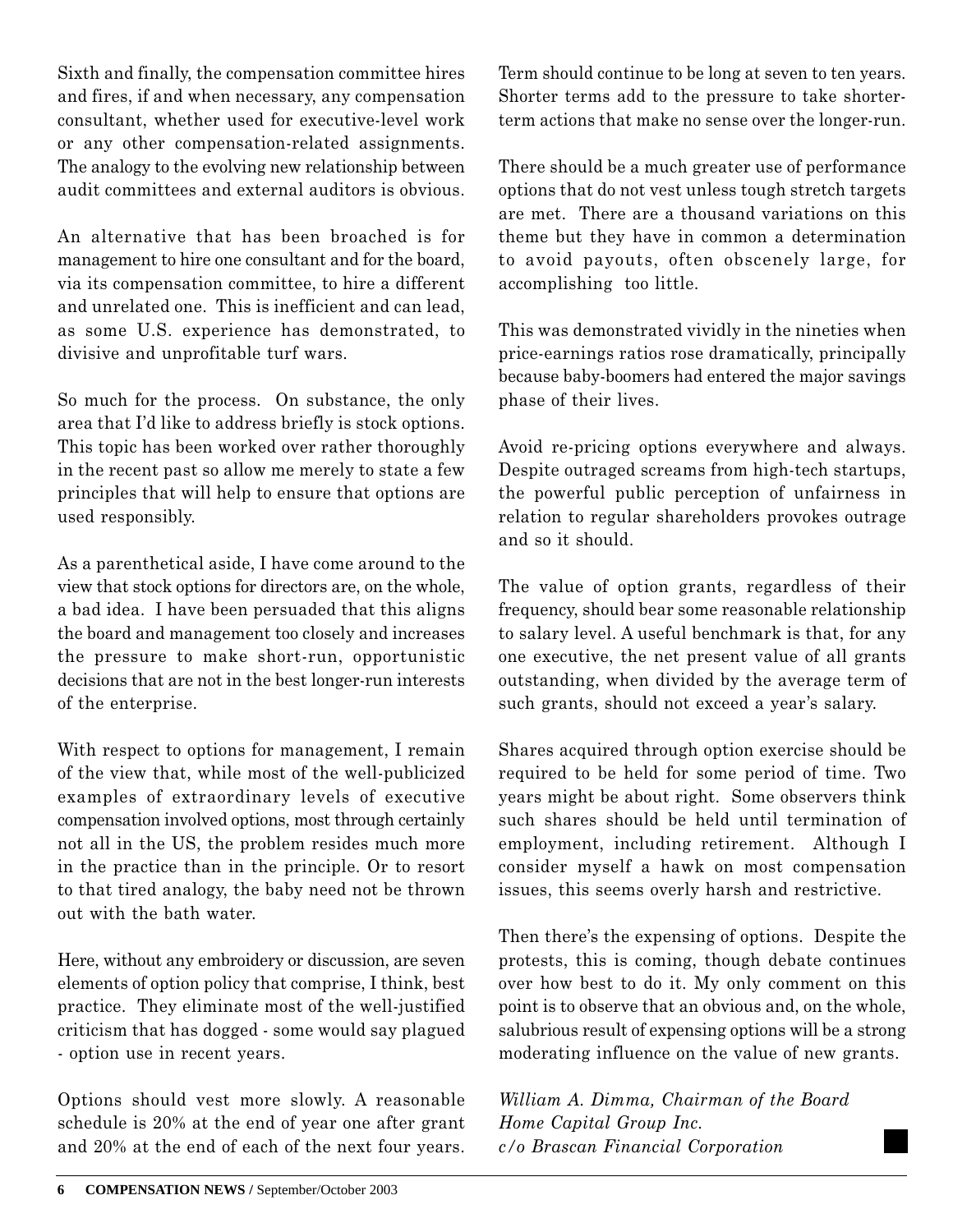# **The New Jersey Worker's Compensation Act Bar Against Employer Liability Lawsuits**

**DOROTHY A. HARBECK, ESQ. KAREN MAINIERI**

I n New Jersey, the Workers Compensation Act is an injured employee=s sole remedy for damages against his or her employer. Title 34 of the New Jersey statutes is the New Jersey Workers Compensation Act. There are two major exclusions: (1) if the employer did not carry workers compensation insurance or (2) if the employer committed an "intentional wrong."

*"if the risk is great, the conduct may be characterized as reckless or wanton, but it is not an intentional*

*wrong.*

The New Jersey Supreme explained the nature of

"intentional wrong" in this context in Millison v. Dupont, 101 N.J. 161 (1985). The important point is that an intentional wrong generally requires a deliberate intent to injure. Specifically,

[e]ven if the alleged conduct goes beyond aggravated negligence, and includes such elements as knowingly permitting a hazardous work condition to exist, knowingly ordering claimant to perform an extremely dangerous job, willfully failing to furnish a safe place to work, or even wilfully or unlawfully violating a safety statute, this still falls short of the kind of actual intention to injure that robs the injury of accidental character.

Millison at 171, quoting A. Larsen, The Law of Workman=s Compensation.

The mere "knowledge and appreciation of a risk" does not constitute intent. In New Jersey Appellate Division analyzed that "if the risk is great, the conduct may be characterized as

reckless or wanton, but it is not an intentional wrong." Crippen v. Central Jersey Concrete Pipe, 176 N.J.S.

The immunity provided in N.J.S.A. 34:15-8 states that an employee=s exclusive remedy for an accident:

that arises out of and during the course of employment is workers compensation and the employer Ashall not be liable to anyone at common law or otherwise on account

of such injury or death for any act or omission occurring [to such an employee], except for intentional wrong.

Tomeo v. Thomas Whitesell Constr. Co., 176 N.J. Super 366, 371 (2003).

The meaning of "intentional wrong" in this context is detailed further in Millison, supra. The Millison court concluded that "intentional wrong is not strictly a deliberate assault and battery." Id. at 177. Instead, it set forth the "substantial certainty" standard, relying upon The Law of Torts:

[the mere knowledge and appreciation of a risk - - something short of substantial certainty - - is not intent. The defendant who acts in the belief or consciousness that the act is causing an appreciable risk of harm to another may be negligent, and if the risk is great, the conduct may be characterized as reckless or wanton, but it is not an intentional wrong.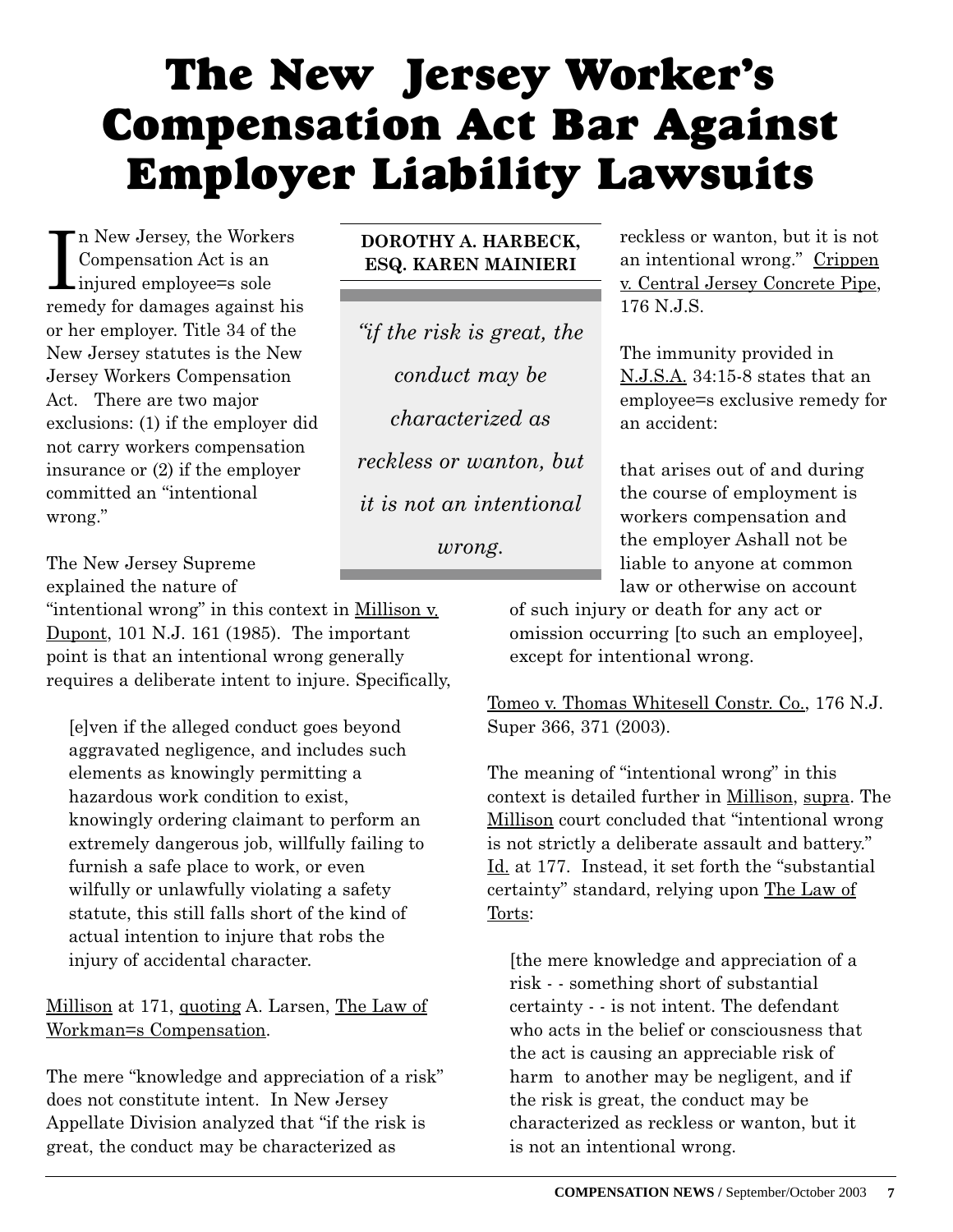

As an HR Professional, you know your organization's success rests on your ability to attract, develop and retain talented individuals. But these are volatile times, and your competitors redefine the word "tough."

> It would certainly help if the work were easier. And it can be. But you need the right tools and you will find them at our HR conferences in Toronto, Calgary and Montréal this autumn.

# "As an HR Professiona to take battles for tale Give yourself the too

## **Human Resources Conference: Talent Management Solutions Wednesday and Thursday, October 8–9 International Plaza Hotel, Toronto**

#### Why Attend

This conference will show you how to transform human capital processes from tactical transactions to core strategic business differentiators.

Senior practitioners of leading organizations will discuss how to:

- Build talent management strategies, providing best practices and visionary case studies
- Develop employees and aspiring leaders
- Design succession plans
- Enhance and leverage workplace diversity
- Provide innovative mentoring programs
- Gauge the value of coaching as a means to enhanced leadership capacity
- Invest in your workforce for optimal strategic gain
- Develop winning thinking across the organization and build the talent capabilities that will secure the organization's future

#### Who Should Attend

This conference is designed for senior executives of large and mediumsized organizations, HR executives, and managers and leaders responsible for talent strategies, processes and administrative functions.

#### 2003 Employment Equity Merit Awards

This conference features the 2003 Employment Equity Merit Awards, a Human Resources Development Canada program that, since 1986, has recognized the special efforts of organizations that have embraced employment equity and diversity.

Presented in association with:

**Maritime Life** 

Human Resources Development Canada

Développement des ressources humaines Canada

#### **How to Register for These Conferences**

To register for these conferences call Coeur Birmingham at 1-800-267-0666. Register today and receive a \$200 early-bird saving off the regular price of \$1,575, plus an additional \$200 saving for responding to this advertisement. Pay only \$1,175.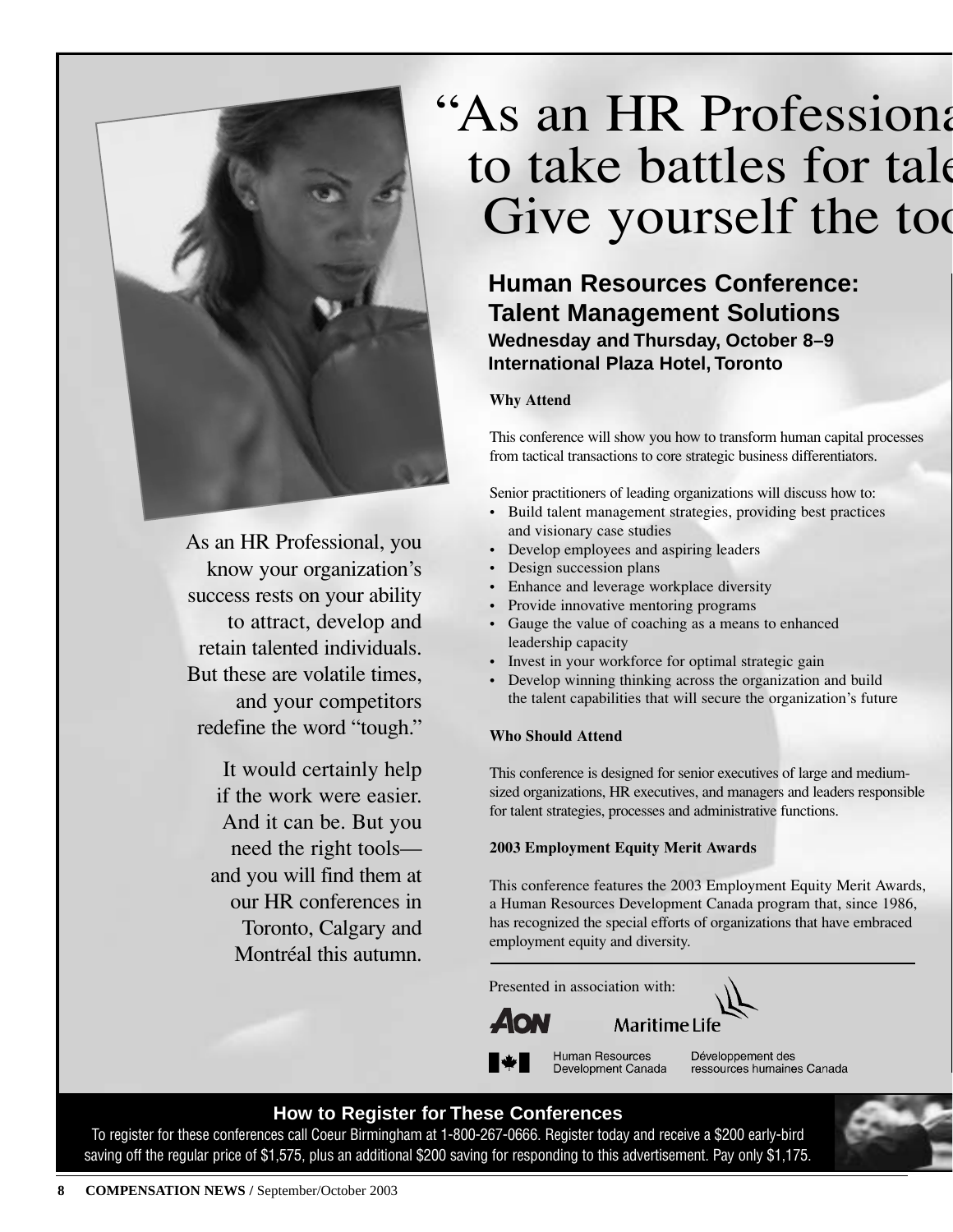# al, you are ready ent into the trenches. ols to do the job."

# **Compensation Outlook Conferences**

**Compensation Outlook and Best Practices Conference Tuesday, October 28 Hilton Toronto (Downtown) Toronto**

**Western Compensation and Human Resources Outlook Conference Monday, November 3 The Fairmont Palliser Calgary**

#### Why Attend

Attend one of these conferences for 12-month economic outlook and compensation forecasts that you can bank on—and to gain practical insight into effective compensation strategies through in-depth case studies of leading companies.

Conference Board experts and industry leaders will explain how to:

- Build a compensation strategy for the coming year
- Benchmark your compensation levels and practices against those of companies across Canada
- Make total rewards work in your organization
- Strengthen the link between pay and performance
- Use compensation strategies to help develop an effective employer brand
- Align rewards with business strategy
- Tailor rewards and HR strategies to demographic realities



Media sponsor:



Visit www.conferenceboard.ca/conf for a closer look at these and our other conferences.

For more information, call Coeur Birmingham at 1-800-267-0666.

The Conference Board of Canada **Insights You Can Count On** 



**Nouvelles perspectives en matière de rémunération et de ressources humaines\* Le jeudi 30 octobre Hilton Montréal Bonaventure Montréal**

#### Special Conference Feature

At these conferences we release our 2004 compensation planning outlook report. This edition of our annual compensation survey brings you the latest trends in variable pay, as well as emerging trends in compensation practices and adjustments, by region and occupation. Conference delegates receive copies of the survey highlights.

#### Who Should Attend

Designed for all HR and compensation executives, this conference is a must-attend for those who seek concise, clear, current and practical economic and compensation forecasts.

\*This conference is presented in French.

#### **The Price of the Revolving Door**

Seven in 10 executives say talent is the major barrier to success. As hard as it is to hire the right individuals, keeping them is harder. Six in 10 post-secondary school graduates plan to leave an employer within two years of hire. This is an expensive proposition.

| <b>Employee</b>      | <b>Approximate</b><br>time to hire | <b>Approximate</b><br>cost-per-hire |
|----------------------|------------------------------------|-------------------------------------|
| Executive            | 15 weeks                           | \$43,000                            |
| Manager/Professional | 9 weeks                            | \$17,000                            |
| Technical            | 7 weeks                            | \$13,300                            |
| Clerical/Support     | 4 weeks                            | \$3,300                             |

Source: The Conference Board of Canada.



When you call, remember to tell Coeur Birmingham that you learned about the conference from Strategic Human Resources Compensation News. **Register Early and Save! Call 1-800-267-0666 Today!**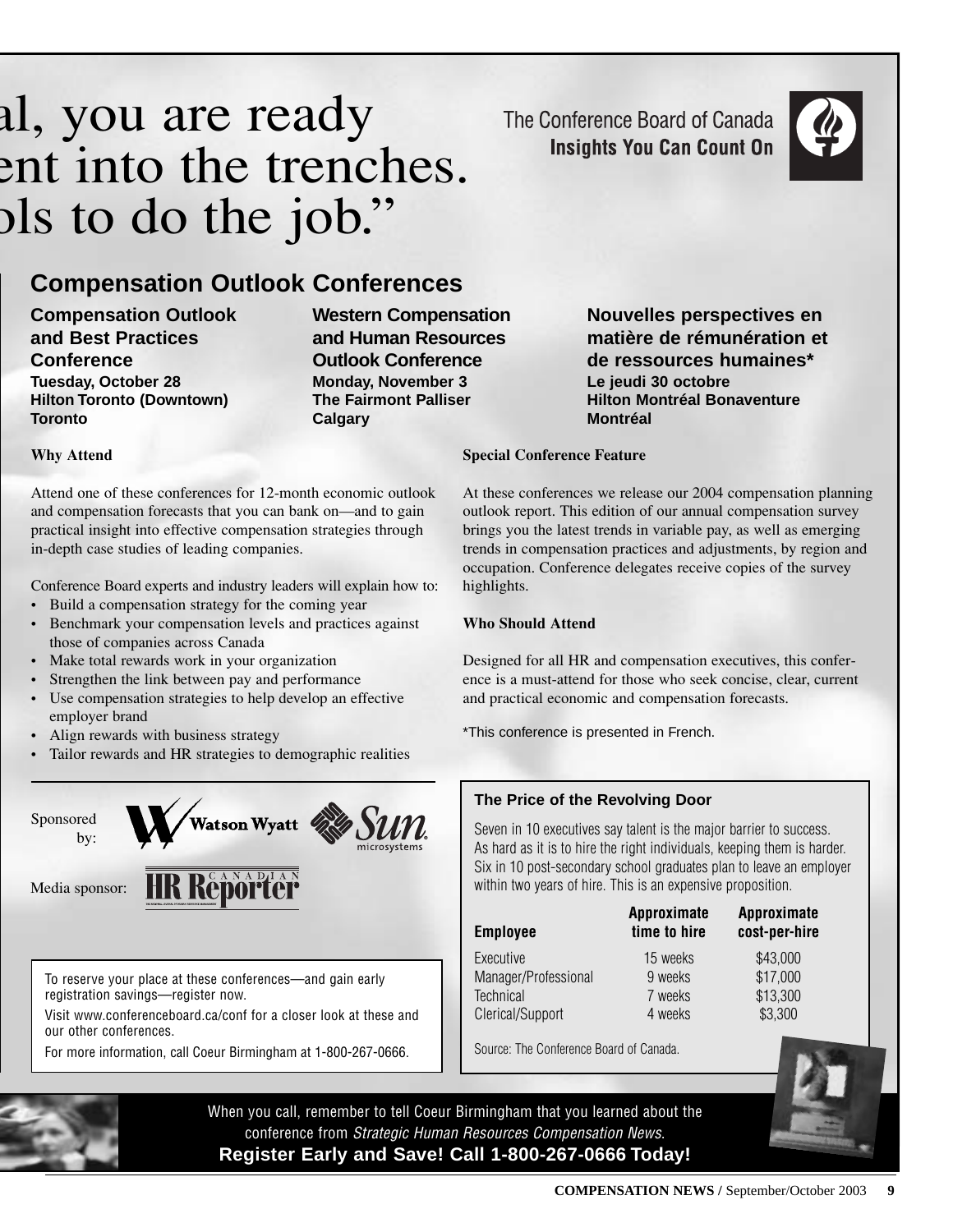Millison art 177, quoting W. Prosser and W. Keeton, The Law of Torts '8 at 36 (5th Ed. 1984).

## **I- The Workers' Compensation bar**

N.J.S.A. 34:15-1 provides: "When personal injury is caused to an employee arising in and out of the course of his employment, or which the actual or lawfully imputed negligence of the employer is the natural and proximate cause, he shall receive compensation therefor from his employer ...." N.J.S.A. 34:15-8 further provides that where the Workers' Compensation Act does apply, the parties' use of the Act "shall be a surrender by the [employer and employee] of their rights to any other method, form or amount of compensation or determination thereof than as provided in this article and an acceptance of all of the provisions of [the Workers' Compensation Act] and shall bind the employee and ... as well as the employer."

New Jersey case law is well-settled that the above statutory provisions create an exclusive remedy for employees who sustain injuries arising in and out of the course of their employment. "It is the plain, unambiguous language of the statute itself ... which clearly demonstrates that Workers' Compensation is the exclusive remedy afforded to the employee who is injured during the course of his employment." DeFigueiredo v. U.S. Metals Refining Co., 235 N.J. Super. 458, 459 (Law Div. 1988), aff'd, 235 N.J. Super. 407 (App. Div. 1989). The Act embodies "an historic >trade-off= whereby employees relinquish their right to pursue common-law remedies in exchange for prompt and automatic entitlement to benefits for workrelated injuries." Laidlow v. Hariton Mach. Co., Inc., 170 N.J. 602, 605 (2002); Millison v. E.I. Du Pont de Nemours & Co., 101 N.J. 161, 174 (1985); see also Seltzer v. Isaacson, 147 N.J. Super. 308, 313 (App. Div. 1977).

However, N.J.S.A. 34:15-8 contains an exception to the exclusivity rule, to wit: "[I]f an injury ... is compensable under [the Workers= Compensation Act], a person shall not be liable to anyone at common law or otherwise on account of such injury ... except for intentional wrong." A plaintiff claiming such an "intentional wrong" bears a high burden of proof. "In order to satisfy the statutory definition of 'intentional wrong,' the employee is required to show deliberate intention to injure." Millison, 101 N.J. at 170; see also Bryan v. Jeffers, 103 N.J. Super. 522, 526 (App. Div. 1968), certif. denied, 53 N.J. (1969) ("[t]he Legislature intended the words 'intentional wrong' to have their commonly understood signification of deliberate intention").

Noting that the workers' compensation system "confronts head-on the unpleasant, even harsh, reality — but a reality nonetheless — that industry knowingly exposes workers to the risks of injury," the Supreme Court has posited that "the essential question that must be answered is what level of risk-exposure is so egregious as to constitute an 'intentional wrong.'" Millison, 101 N.J. at 177. The Millison court determined that the quid pro quo of Workers' Compensation can best be preserved by applying the "intent" analysis of Prosser to determine what is an "intentional wrong" within the meaning of N.J.S.A. 34:15-9. Id. at 177. According to Prosser, the meaning of intent is that an actor desires to cause the consequences of his act or is substantially certain that such consequences will result from his actions. Restatement  $2<sup>nd</sup>$  of Torts, '8A. Recognizing that the distinction between negligence, recklessness and intent is a matter of degree, Millison went on to state that "the dividing line between negligent or reckless conduct on the one hand and intentional conduct on the other must be drawn with caution, so that the statutory framework of the Act is not circumvented simply because a known risk later blossoms into reality. We must demand a virtual certainty." Id. at 178.

In addition to adopting Prosser=s "substantial certainty" test, the Millison court adopted a second prong, recognizing "context" as a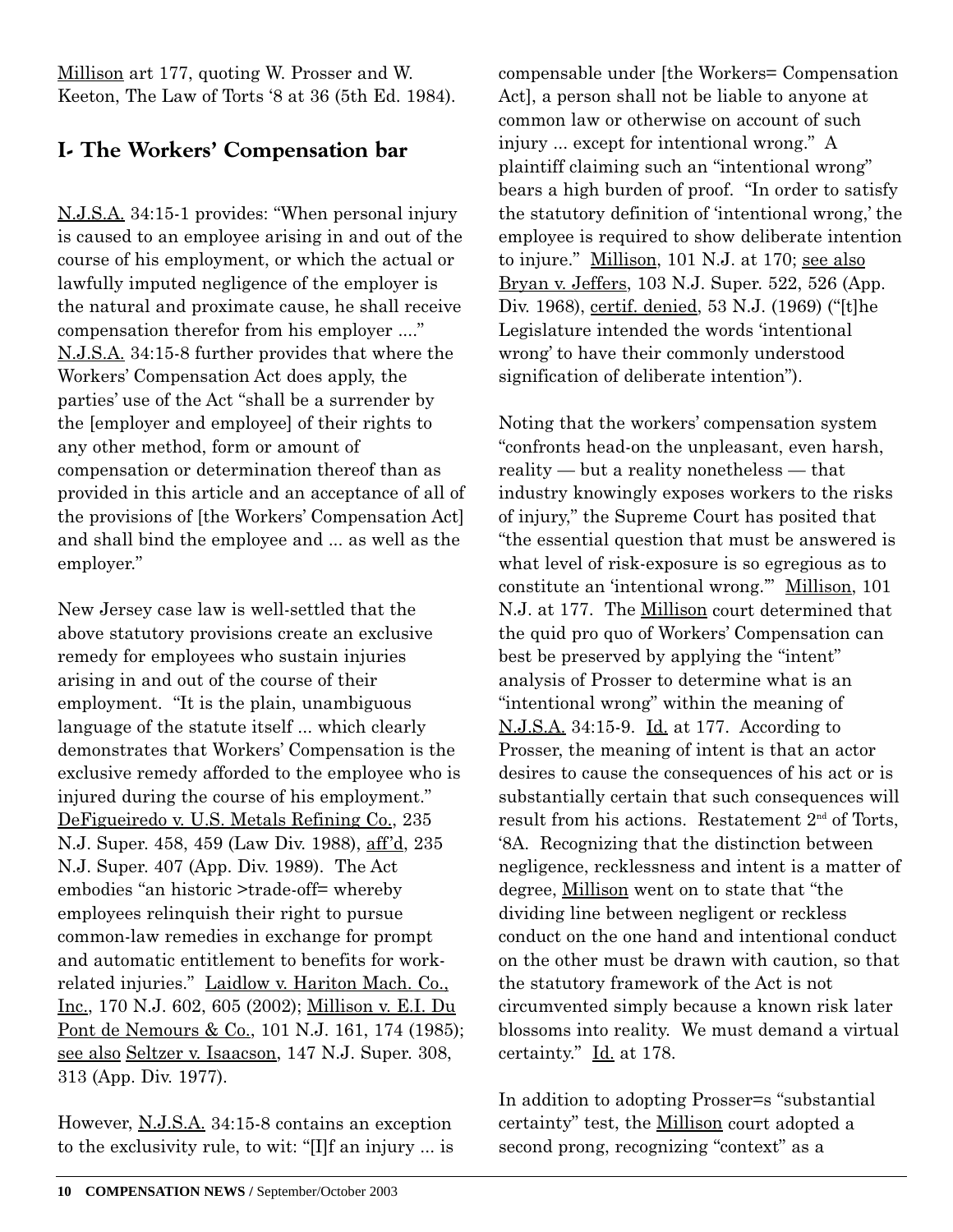significant component of an "intentional wrong." "Courts must examine not only the conduct of the employer, but also the context in which that conduct takes place: may the resulting injury or disease, and the circumstances in which it is inflicted on the worker, fairly be viewed as a fact of life or industrial employment, or is it rather plainly beyond anything the Legislature could have contemplated as entitling the employee to recover *only* under the Compensation Act?" Id. at 178-79 (emphasis in original); see also Laidlow, 170 N.J. at 617.

Applying the tests it adopted, the court in Millison, which involved plaintiffs' claims against their former employer for occupational exposure to asbestos, concluded:

Although defendants= conduct in knowingly exposing plaintiffs to asbestos clearly amounts to deliberately taking risks with employees= health, as we have observed heretofore the mere knowledge and appreciation of a risk B even the strong possibility of risk B will come up short of the Asubstantial certainty@ needed to find an intentional wrong resulting in avoidance of the exclusive-remedy bar of the compensation statute. . . . [Plaintiffs=]initial resulting occupational diseases must be considered the type of hazard of employment that the legislature anticipated would be compensable under the terms of the Compensation Act and not actionable in an additional civil suit. 101 N.J. at 179.

Accordingly, the Court affirmed the grant of summary judgment to the defendant-employer with regard to plaintiffs' claims involving occupational disease related to the hazards of their employment.

However, the Court determined that the Workers' Compensation Act does not bar causes of action for the aggravation of occupational illnesses resulting from the fraudulent concealment of already discovered disabilities. See id. at 166,

186; see also Barbaccia v. Owens-Corning Fiberglass Corp., 1989 WL 22387, at \*4 (D.N.J. 1989) (holding that Millison mandated dismissal of all causes of action against defendant-employer except those encompassing an aggravation of occupational disease resulting from fraudulent concealment). Such actions amount to "intentional wrongs" that are not to be afforded the protection of the Act's exclusivity rule. Millison, 101 N.J. at 185-86 (involving alleged "cover-up" of plaintiff's illnesses by employer's staff physicians, whereby plaintiffs were misled to believe that they were fine and could continue to work despite medical evidence to the contrary).

New Jersey courts in the post-Millison era have often construed the exclusivity provision of the Workers' Compensation Act narrowly, rarely permitting employer liability in instances of work-related injuries. Recently, however, the Supreme Court revisited and clarified Millison in Laidlow v. Hariton Machinery Company, Inc., 170 N.J. 602. The Laidlow court, again citing Prosser, emphasized that "an intentional wrong is not limited to actions taken with a subjective desire to harm, but also includes instances where an employer knows that the consequences of those acts are substantially certain to result in such harm." 170 N.J. at 613 (citing W. Prosser

and W. Keeton, The Law of Torts, ' 80 at 569 (5th ed. 1984)). The Court reaffirmed that "in order for an employer's act to lose the cloak of immunity of N.J.S.A. 34:15-8, two conditions must be satisfied: (1) the employer must know that his actions are substantially certain to result in injury or death to the employee; and (2) the resulting injury and the circumstances of its infliction on the worker must be (a) more than a fact of life of industrial employment and (b) plainly beyond anything the Legislature intended the Workers' Compensation Act to immunize." Id. at 617. While ordinarily the same set of facts and circumstances will be germane to both prongs, the conduct prong is a question of fact to be determined by a jury, while the context prong is question of law for the court. Id. at 623.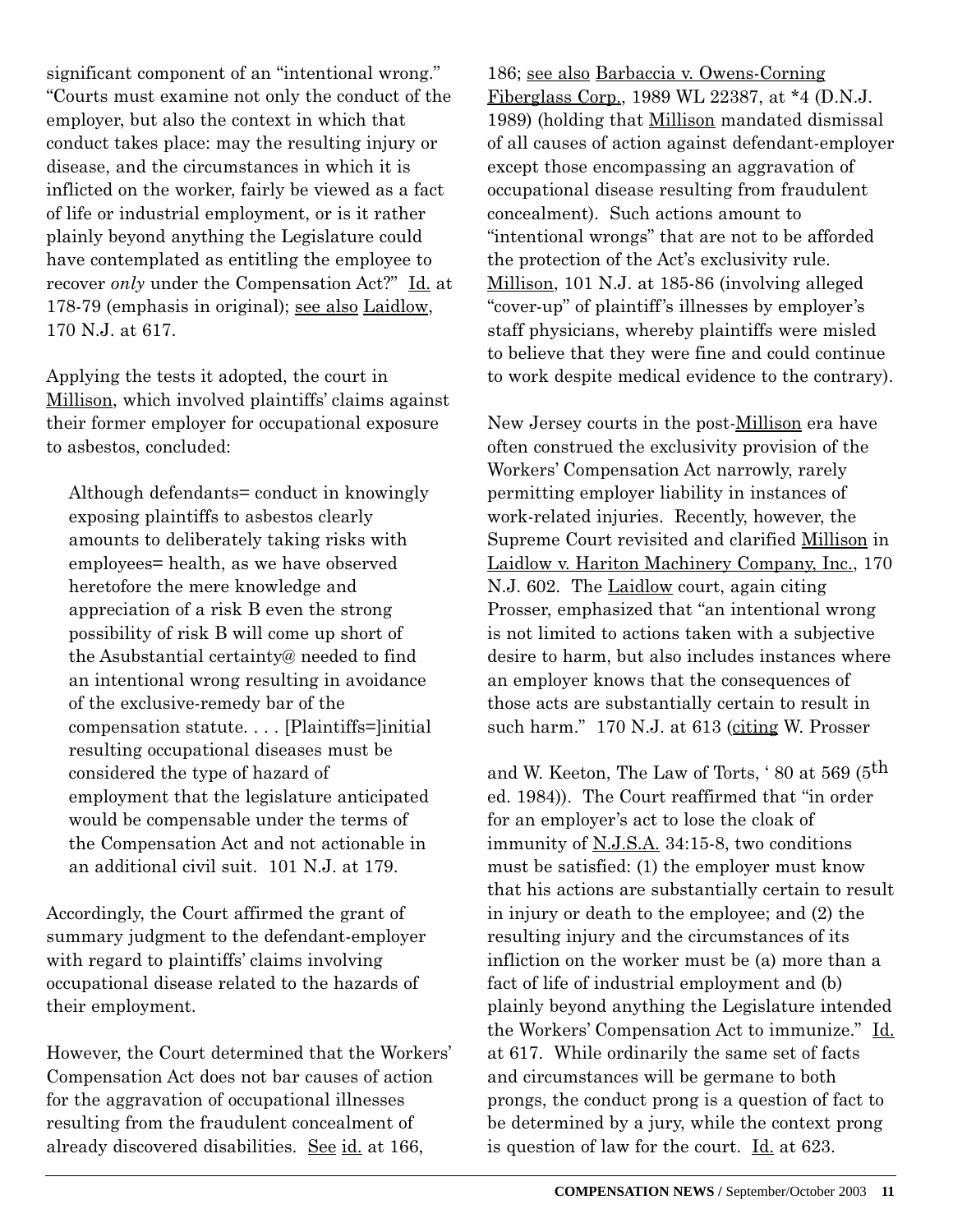Laidlow involved a serious hand injury arising from the plaintiff's use of an industrial rolling mill at his place of employment. 170 N.J. at 606- 07. Thirteen years prior to the plaintiff=s accident, his employer had disabled a safety guard on the mill, replacing it in its proper position only when OSHA representatives visited the plant. Id. at 608. Despite its knowledge of the dangerous condition, the plaintiff's prior requests for reinstallation of the safety guard, and various "close calls" resulting from the removal of the guard, the defendant-employer refused to reinstall the guard, electing to forego the safety of its employees in favor of increased "speed and convenience." Id. at 621. The Laidlow court determined that a reasonable jury could find that, in light of such circumstances, the defendant-employer "knew that it was substantially certain that the removal of the safety guard would result eventually in injury to one of its employees." Id. at 622. The Court made it clear that the absence of a prior accident did not preclude a finding of an intentional wrong. Id. at 621-22 (quoting Cook v. Cleveland Elec. Illuminating Co., 657 N.E.2d 356, 364 (Ohio App. 1995)). Thus, the Court held that a jury question was presented as to the conduct prong of the Millison test.

With regard to the context prong, the Laidlow court found that, "if an employee is injured when an employer deliberately removes a safety device from a dangerous machine to enhance profit or production, with substantial certainty that it will result in death or injury to a worker," and also deliberately deceives OSHA to this effect, "we are convinced that the Legislature would never consider such actions or injury to constitute simple facts of industrial life." Rather, "such conduct violates the social contract" and falls outside the scope of the Workers' Compensation bar. Id. at 622. The Court was careful to circumscribe its ruling, however, noting that it should not be understood to establish a per se rule that an "intentional wrong" is committed whenever a safety device is removed from machinery or some other OSHA violation is

found. Id. at 622-23. Rather, what is necessary is the consideration of the "totality of the facts contained in the record and the satisfaction of the standards established in Millison and explicated here." Id. at 623; see also Tomeo v. Thomas Whitesell Constr. Co., Inc., 176 N.J. 366 (2003); Mull v. Zeta Computer Prods., 176 N.J. 385 (2003); and Crippen v. Central Jersey Concrete Pipe Co., 176 N.J. 397 (2003).

### **II. Statute of Limitations**

The applicable statute of limitations governing a tort action arising out of occupational exposure to asbestos states: "Every action at law for an injury to the person caused by the wrongful act, neglect or default of any person within this state shall be commenced within 2 years next after the cause of any such action shall have accrued." N.J.S.A. 2A:14-2. Since the "discovery rule" applies to such actions, wherein the statute of limitations does not begin to toll until the plaintiff's discovery of the injury or illness, the critical inquiry becomes: "Did plaintiffs file suit within two years from the date they discovered, or by the exercise of reasonable diligence and intelligence should have discovered, the basis for an actionable claim?" Lapka v. Porter Hayden  $Co., 162$  N.J. 545, 553 (2000). Discovery is imputed if the plaintiff is aware of facts that would alert a reasonable person to the possibility of an actionable claim; medical or legal certainty is not required. See id. at 555-56; Savage v. Old Bridge-Sayreville Med. Group, 134 N.J. 241, 248 (1993); Burd v. New Jersey Tel. Co., 76 N.J. 284, 291 (1978).

*By Dorothy A. Harbeck, Esq. and Karen Mainieri. Ms. Harbeck is a partner at the New Jersey law firm of Bell, Gage & Harbeck. She has represented petitioners in workers compensation matters and manufacturers in products liability cases. Ms. Mainieri is a human resources consultant for Extelcon Consulting. She is a graduate student at Manhattanville College in the HR Management Program.*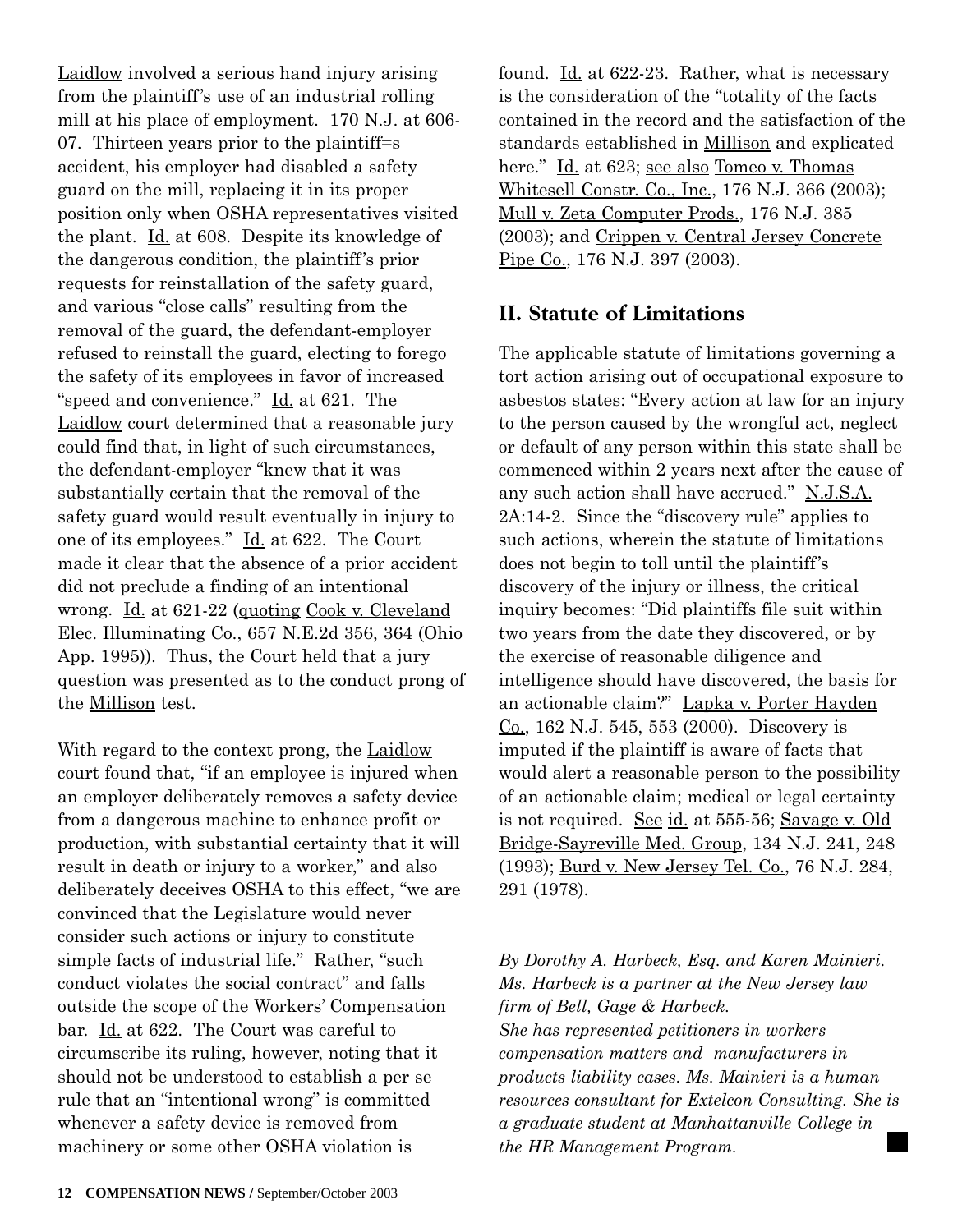# **Labour Law**

# **Employer's policy manual no bar to reasonable notice for employee, Court of Appeal rules**

egular *FOCUS* readers are well aware that, in the absence of **Clear contractual terms to the** contrary, employment contracts are terminable only on reasonable notice, and wrongfully dismissed employees can sue for damages in lieu of reasonable notice. As the Supreme Court of Canada decision in *Machtinger v. HOJ Industries Ltd.*, put it:



"In Canada it has been established since at least 1936 that employment contracts for an indefinite period require the employer, absent express contractual language to the contrary, to give reasonable notice of an intention to terminate the contract if the dismissal is without cause. ... I would characterize the common law principle of termination only on reasonable notice as a presumption, rebuttable if the contract of employment clearly specifies some other period of notice, whether expressly or impliedly."

This principle has been reasserted by the Ontario Court of Appeal with respect to employment terms contained in company policy manuals in *Christensen v. Family Counselling Centre of Sault Ste. Marie* (November 16, 2001). The case arose when Ruth Christensen's employer experienced funding cuts imposed by the provincial government in 1997. Christensen was terminated as a result and was given only ten weeks' notice, even though she had been hired in 1990. Christensen took her employer to Court.

At issue in the trial was the effect of the employer's staff manual which provided that, on termination, professional staff were to receive one month's notice "and/or as established in legislation". The letter in which the offer of employment was made contained no specific

reference to termination, but included a reference to the manual "which contains the conditions of employment and agency

policies". The manual was not included with the offer letter. When Christensen did receive a copy of the manual, she paid no particular attention to it, nor were its provisions explained to her.

## **Four Possible Meanings**

Assuming the reference in the manual to "legislation" meant the *Employment Standards Act* (*ESA*), the trial judge held that the notice clause was capable of being interpreted in four distinct ways:

- It set a ceiling for termination pay, in violation of the minimums established by the *ESA* and thus entitled Christensen to sue for reasonable notice damages.
- It provided for the greater of one month's pay or notice required under the *ESA*.
- It provided for one month's pay plus the notice required under the *ESA*.
- It permitted the employee to sue for wrongful dismissal, but set a minimum of one month's pay in lieu of notice in any event.

Because of this ambiguity in the manual's terms, the trial judge held that, even if it did form part of the contract, it was not sufficiently clear to bar Christensen from receiving damages in lieu of reasonable notice. In fact, two of the possible interpretations actually permitted suing for wrongful dismissal. In the result, the trial judge awarded Christensen eight months' notice.

This result was reversed by the Divisional Court, which held that the trial judge had implicitly found that the policy manual formed part of the employment contract, and that its provisions were not unfair, onerous or the result of undue influence being exerted on Christensen. It concluded that the trial judge had erred in ruling that Christensen could sue for wrongful dismissal damages.

*continued on page 15*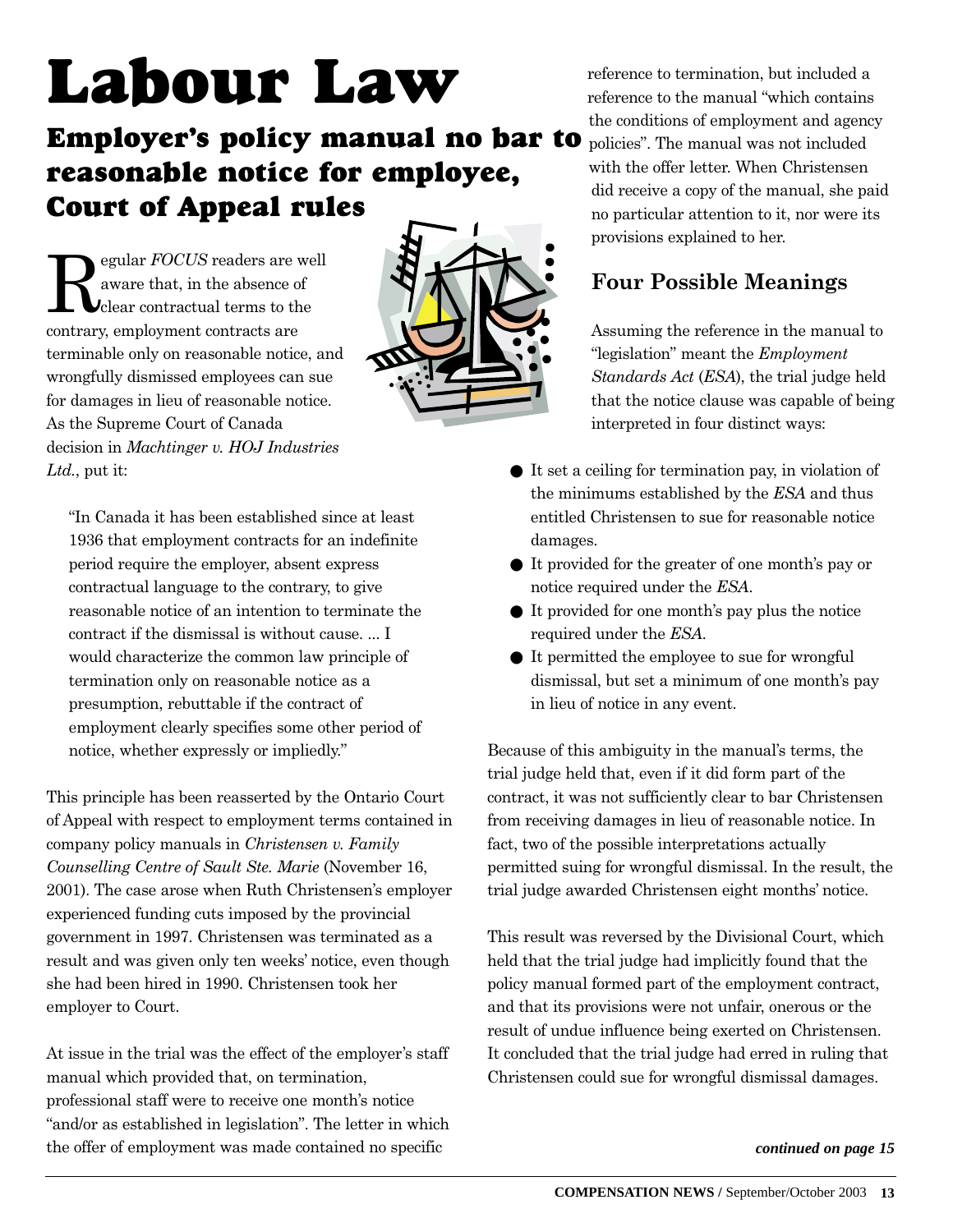# **Internationally Speaking…**

**Has Canada missed the boat in<br>the Human resources field?**<br>in other countries? One has to worder the Human resources field? Are we following the trends of our colleagues in other countries? One has to wonder, American authors are stating that we are at the end of the HR empire but, that the need for HR activities still exists. Does this mean that we must go back to administering basic programs? If so, we may never articulate the formula to get HR invited to the Board room or prepare our resources for globalization. **MICHELLE MINER**

We are in the 21st century focussing on people, HR practices and leading change. The HR gurus are teaching us to lead towards globalization which requires a lot of innovation and flexibility.

In Canada we are dealing with the aftermath of the SARS outbreak and wondering if we will ever be prepared to effectively deal with infectious diseases. The 1986 Chernobyl nuclear power plant disaster made us think that it would never happen to us. Althought the warning signs were there, no one was prepared, consequently we have not learned much from it. The 1998 Eastern-Canadian ice storm signaled the necessity for more emergency plans dealing with both human and capital resources. During the summer of 2003 Ontario faced a power plant shutdown resulting in a power black out. Emergency plans are now being drafted to deal with future incidents. Innovation and flexibility have become primary abilities in the quest to write the much needed plans, policies and procedures, however, they do not teach such competencies in our academic courses.

How did our ancestors deal with the black plague which decimated London in 1665?. Its bacterium « Pasteurella prestis » is still re-occurring in various forms and locations around the world. The worst epidemic in human history (judging by the number of deaths) was the Spanish influenza in 1918. As a result, HR designed paternalistic benefits and, factories were redesigned for the use of electric motors. Ecoli still emerges all over the globe. In 1979 the AIDS virus appeared in the US and reached epidemic portions, those of us working in HR in the early 80's remember writing policies on how to deal with employees affected by the AIDS virus and introducing cross cultural awareness training. In

Thailand after the AIDS epidemic arrived in the late 1980's and accelerated in the early 90's the Ministry of Health launched a campaign to encourage young people to reduce risky sexual practices and use comdoms. Some of these recommendations were published in HR policies. Dengue, the disease spread by mosquitoes in the caribbean islands has travelled to Canada under the name of West Nile. In 2003 as a result of the SARS outbreak employersa need new policies to deal with quarantine and compensation for those affected.

The globalization of disease and viruses impacted our health care system and more importantly our health care workers. They worked long hours using yet unknown methodologies and modified approaches to deal with crisis. HR was asked to find the necessary resources to deal with developping issues.

There is evidence that HR evolutionized through time, this change was dictated by business trends, corporate needs and human behaviour. Factors which are found in various areas of the globe. Did HR programs effectively meet its client's needs? Or did we spread ourselves too thin by working on too many new programs? Employees are being relocated at a fast pace. Are we able to work with different governing laws and international issues? Are we effectively taking care of our most cherished resources?

We are currently trying to find the « real definition of diversity » and we posture on the question of mandatory retirement. Our American colleagues are pursuing a better quality of life through their investments in enhanced benefit coverage. One of their challenges, aside from fighting terrorism, is privacy compliance. The dichotomy unfolds when an employer requests a background check, which includes criminal records, medical and educational history and then states that he acknowledges the candidate's right to privacy.

In Europe, employees are seeking four (4) day workweeks, more holidays and time off to deal with family issues. Asian employers are demanding higher education and longer